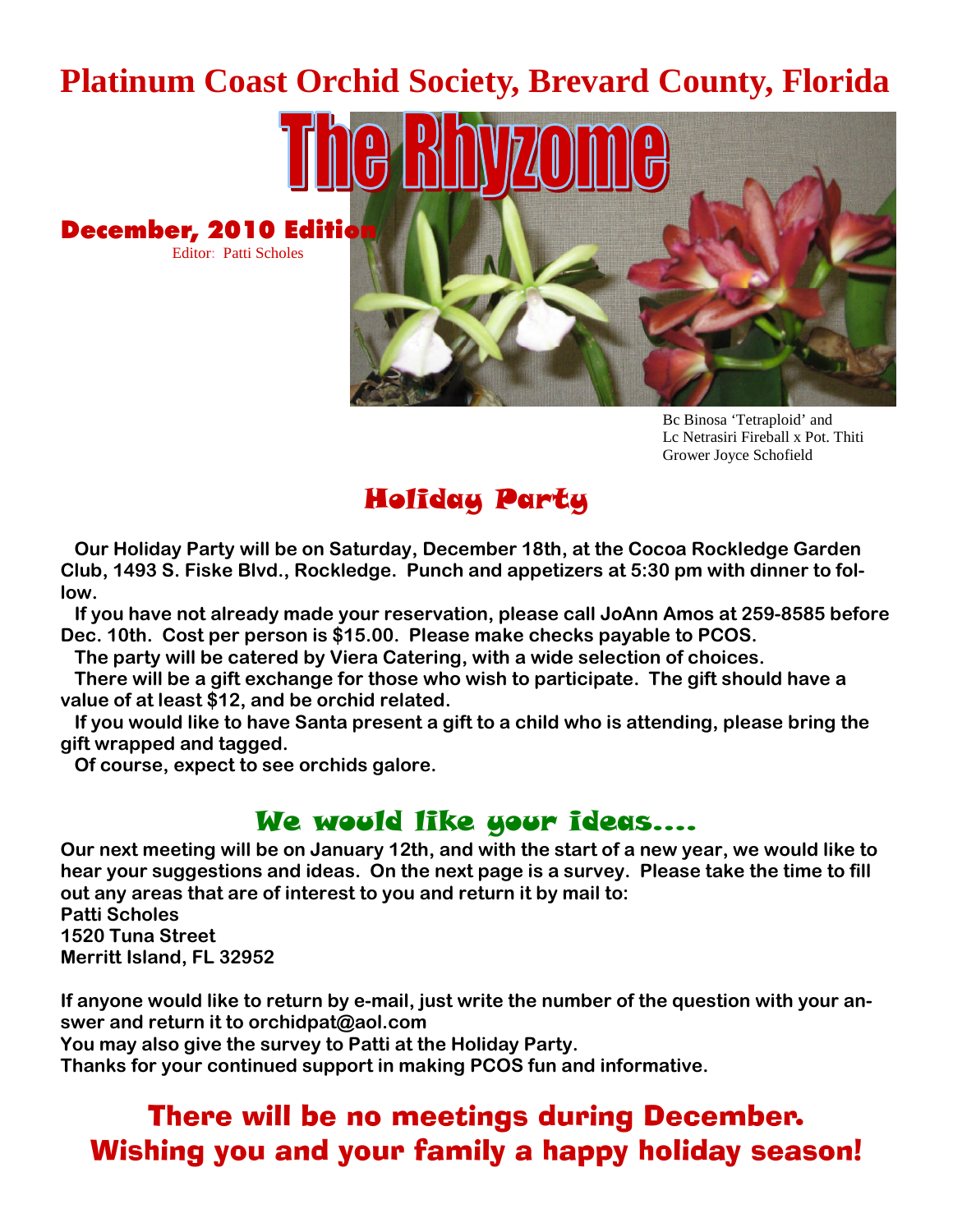### **PCOS Questionnaire for 2011**

- **1. Suggestions for improving attendance at the 2nd Wednesday general meetings?**
- **2. What kinds of refreshments would you like at the general meetings?**
- **3. Do you have any suggestions for the Back to Basics meetings?**
- **4. Are there any books you would like to see in the library?**
- **5. Is there any specific information you would like to see in the Rhyzome?**
- **6. Would you like to write an article or series for the Rhyzome?**
- **7. Would you be willing to open your home and orchid collection to a tour for PCOS members?**
- **8. In what capacity would you like to serve PCOS in the future? (officer, director, plant forum, membership, raffle, librarian, programs, publicity)**
- **9. Please give us your input on Kiwanis Park as a meeting place, especially if you were at the November meeting.**
- **10. Please include any other suggestions here.**

**Our 2011 Show is planned for Apr. 29th—May 1st, 2011 Please let Betty Adamson know if you are interested in chairing any of these positions:**

- **Show Chairman Show Co-Chairmen Staging Scheduling Society Exhibit Tickets and Ticket Sales Publicity Sponsors Niche Designs Pedestal Design Head Clerk Hospitality Plant Registration and Classification Courtesy Table Potting Table Chair Set-Up Chair Trophies and Awards Judges Luncheon Table Covers**
-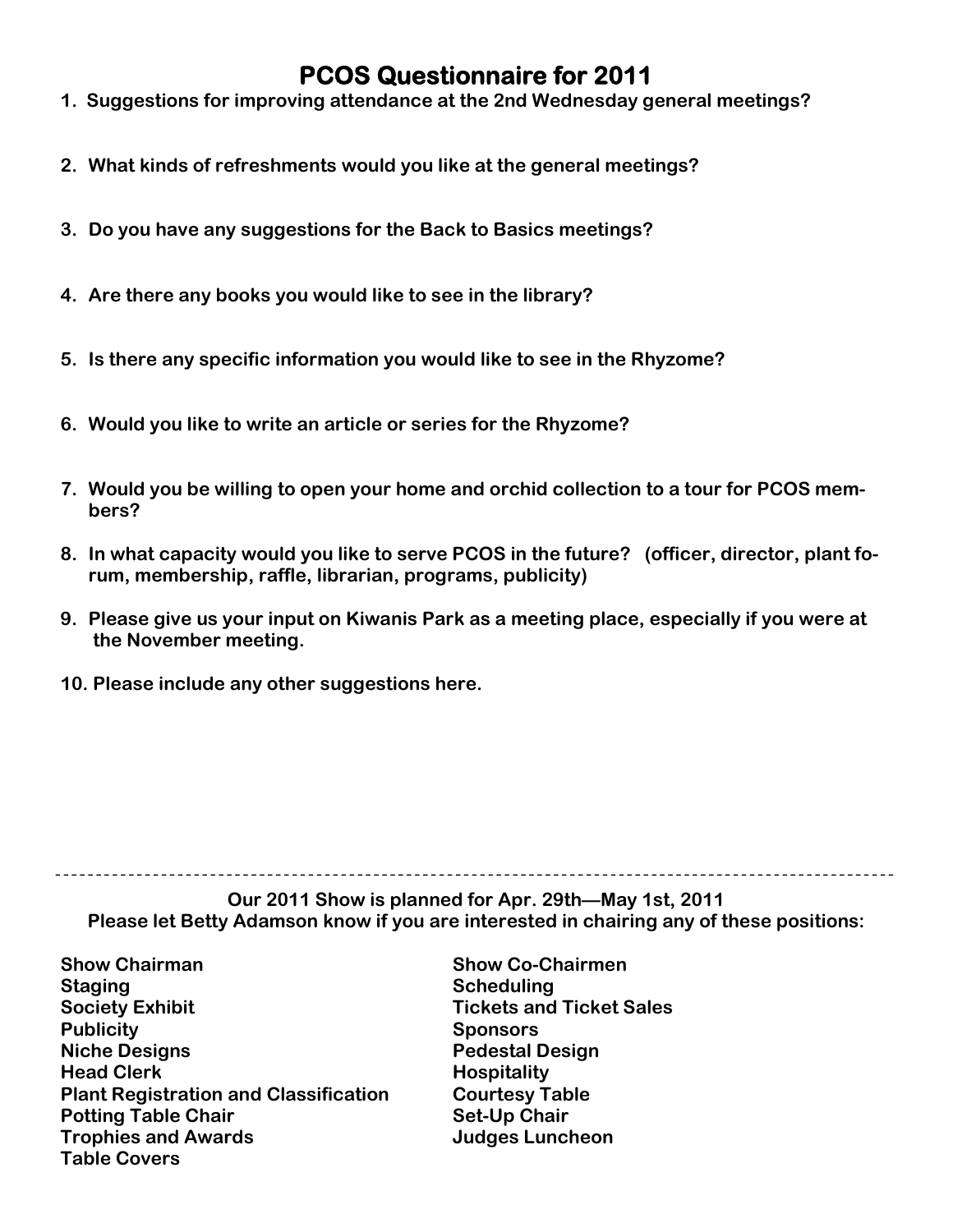### Water Quality and Orchids

**By Craig Helpling**

#### Part 5: Drinking water

In most cases, if the tap water from your faucet is good enough for you to drink, it's good enough for your orchids. That comment and the ones that follow are true if you receive your potable water from a public water utility. (However, one caution: If you have a home water softener, see the article next time on 'Softened Water'.)

Municipal and even privately-owned public water utilities are subject to federal and state rules that apply to the quality of water that can be sold for human consumption. Regardless of the original supply source of that water, the treatment, filtration and disinfection requirements are intended to ensure public health and safety. Drinking water regulations apply to total dissolved solids, pH, hardness, chloride, metals, and a wide range of other parameters. The public utility cannot deliver water to your residence that does not meet all of the applicable standards.

Some people have expressed concern that chlorine used to disinfect drinking water may be harmful to orchids. Actually, chorine is becoming less common in public water treatment systems. Utilities are opting for other chemical and physical processes, such as UV light disinfection. (If you keep tropical fish, you may know that some chemical processes may be harmful, but that same caution does not apply to plants.) No matter what disinfection method is used, there is very minimal risk, if any, to your orchids.

The only real drawback with using drinking water to irrigate an orchid collection is cost. If your house is also connected to a public wastewater treatment plant, not only do you pay for the water treatment of each gallon of water you use, you also pay for each gallon to be processed by the wastewater treatment plant. That's because the billing for both drinking water and sewer service is based on your water meter readings each month. It does not matter that the water used on your orchids does not enter the sewer system. If the water went through your water meter, you pay for both services.

Drinking water from a public utility is a very good, stable source of irrigation for your orchids. With proper attention to careful watering practices and habits that conserve water, you can keep a healthy collection of orchids without paying an exorbitant cost for irrigation.

#### AOS CORNER

The AOS Members Meeting held the end of October in conjunction with the Merritt Huntington Symposium in Virginia Beach was a big success. The speakers were fabulous, AOS Committees met, the Board of Trustees meeting was open to all members, the Affiliated Societies Breakfast was well attended, 'town hall' meeting was held where many of the current AOS topics were discussed, there was a live demonstration of the new upgrade of AQ Plus, a successful auction and banquet were held. It was a busy, wonderful experience and I hope some of you will have the opportunity to attend one of the AOS bi-annual members/ trustees meetings.

Are you looking for a special 'orchid' gift this holiday season? Try these AOS products and services:

• **THE American Orchid Society's 2011 Calen**dars. To order on line, go to www.aos.org – "Shop." The 2011 calendar is 24 pages long, has 13 color photographs, is shrink-wrapped with heavy card stiffener and measures 11 x 22 inches when open. Orders for shipment within the United States are \$12.50 (includes shipping and handling). For orders shipped to addresses outside the United States, call 561-404-2025 or email Shop@aos.org Order No. CL919N or call 561-404-2025 Monday-Friday 8:30AM to 4:00PM Eastern Time.

• **American Orchid Society membership or a gift** of renewal. Visit www.aos.org – "Join" where the many benefits and the costs of various memberships are noted. Indicate that it will be a gift membership. You can also find a membership form on the Affiliated Societies Blog at http://aosaffiliates.blogspot.com.

• **INCREAGE ADDED AQ Plus Renewal.** May be ordered on line at www.aos.org – Shop – AQ Plus.

Best wishes to you all for a safe and happy holiday season.

Lynn Fuller



C. Hail Storm c. bowringiana x c. skinneri Growers: Steve and Mary DeSorbo